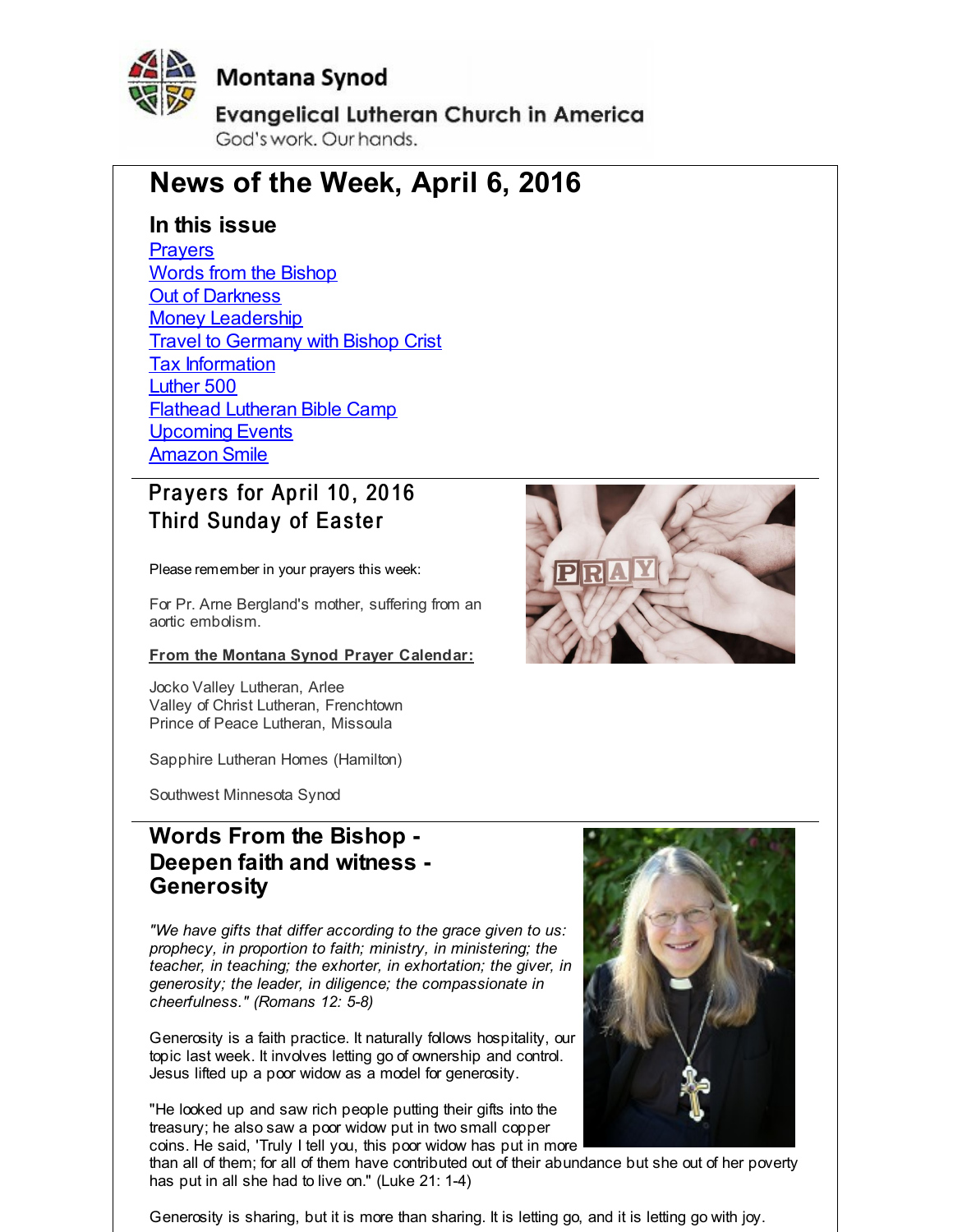Generosity is living as if everything we have comes from God, and not holding on to it too tightly. Generosity is seeing the need in others and responding. Generosity is going above and beyond what is required. Generosity can even be offensive. The unnamed woman who anointed Jesus in Bethany angered Jesus' disciples.

"While he was at Bethany in the house of Simon the leper, as he sat at the table, a woman came with an alabaster jar of very costly ointment of nard, and she broke open the jar and poured the ointment on his head. But some were there who said to one another in anger, 'Why was this ointment wasted in this way? For this ointment could have been sold for more than three hundred denarii and the money given to the poor.'...Jesus said, .. 'Truly I tell you, wherever the good news is proclaimed in the whole world, what she has done will be told in remembrance of her.'" (Mark 14: 3-9)

Giving is important. It is part of who we are, what we do as Christians. Mark Allen Powell, in his book Giving to God: The Bible's Good News about Living a Generous Life, makes the point that giving is part of worship. Passing the plate during worship is not simply an inefficient way to pay the bills. With opportunities to pay online, or have automatic deductions from a bank account (all of which do help pay the bills), we can forget that giving to the Lord is an act of worship.

We are an incarnational people. We don't just live in our heads. Our worship is embodied. We baptize with real, wet water, making puddles and splashes sometimes. We communion with real bread and real wine, which we believe become the read body and real blood of Jesus. We pass the peace with real handshakes, hugs and greetings. And, I think we can argue, that we take seriously that offering plate that goes around as an opportunity for real letting go.

Paul writes to the Galatians:

"The fruit of the Spirit is love, joy, peace, patience, kindness, generosity, faithfulness, gentleness, and self-control. There is no law against such things." (Galatians 5:22-23)

Jessica Crist, Bishop

A reminder: Please send in your Rostered Leader reports to the Bishop ASAP. We have had a great response so

far, so keep them coming!



You're invited to participate in a new opportunity for plan members age 50+ or within 15 years of retirement. We converted our popular day-long pre-retirement seminar into a convenient online webinar series. We're offering this series for the second time nationwide this spring.

The three webinar sessions will cover a variety of retirement topics, from health care options to Social Security. Sessions will feature live presenters from Portico and Ernst & Young, as well as live Q&A - all at no cost to you. Sign up for the series and join us for as many sessions as you can. As this is a series, you will receive the most benefit from participating in all three sessions.

Session 1: Retirement Planning and Health Care, April 12, 2 - 3 p.m. (Central) Explore these retirement planning questions and more:

- What might my budget look like in retirement?
- Will I be eligible for housing allowance in retirement?
- What health care options do I have in retirement?

Session 2: Investments and Accumulations, April 19, 2 - 3 p.m. (Central) Explore these investment questions and more:

- How can I manage my investment risks?
- What investment options are available in the ELCA Retirement Plan?
- What resources are available to help me determine which investments are right for me?
- 

Session 3: Income in Retirement, April 26, 2 - 3 p.m. (Central) Explore these retirement income questions and more:

What distribution options do I have from my ELCA retirement account?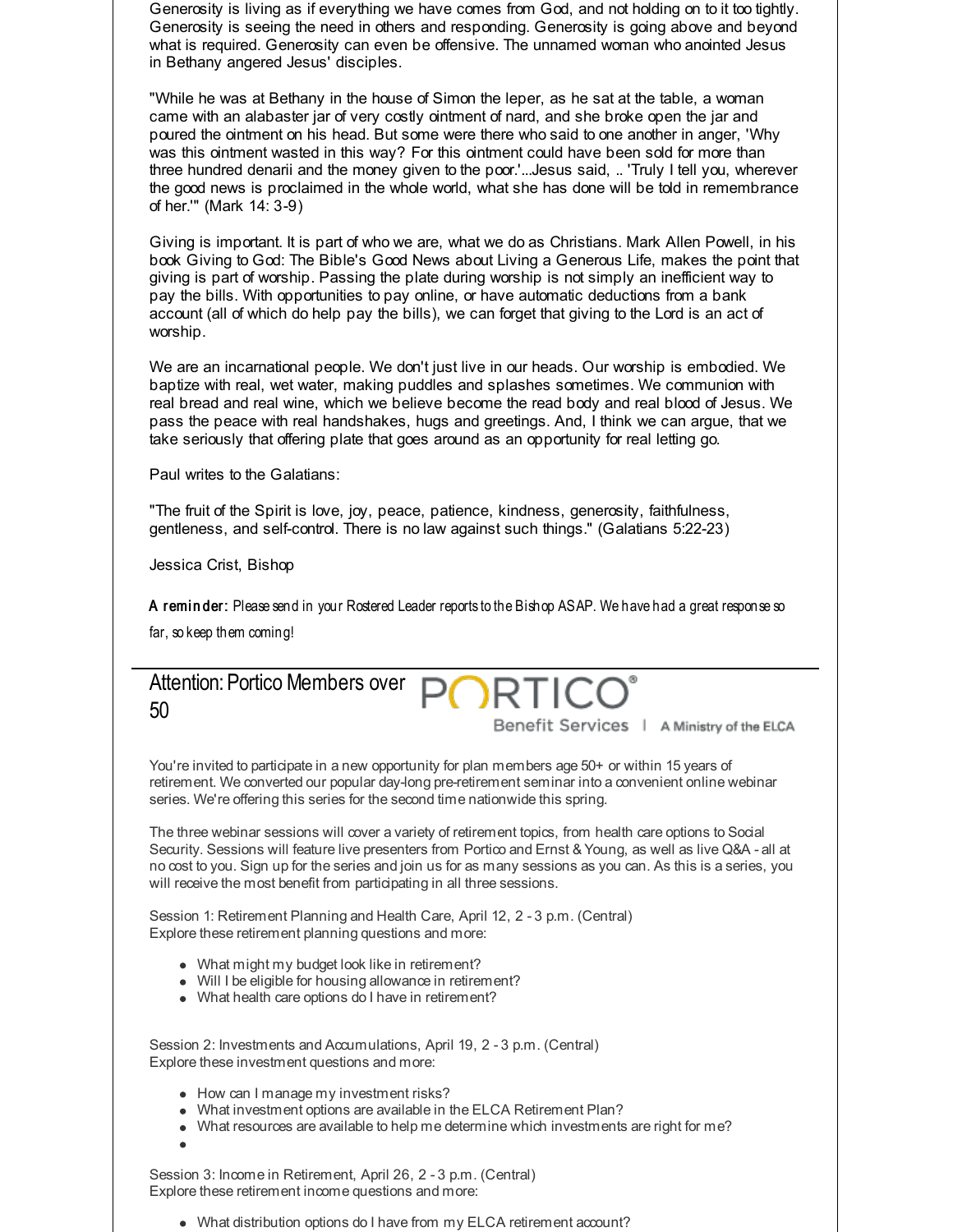- What strategies should I know so that I can maximize my Social Security payment?
- How might I use different sources of retirement income to fund my retirement?

> [Register](http://r20.rs6.net/tn.jsp?f=001QvvrhkTToFAxPA72KFLpBpXS2LszA725eTaoxaPe892BQ6V1TixS--a-HNO1YKgQDW32mzKDdiNAKcj7Mk-sH6PtbdC_PGQ9724eLOHXzOied4uEvsC6eOTtLsNHU4FuY_h1zdcwCLJAHL0QWFUXcbvsLSbefZ_dEpYYoSpzgvbZUfv9O5vO3d02GhDtTxI29sG4Mswp0knxT5Nd9-pPye7aU2zj4m45&c=&ch=) for the series!

# Out of the Darkness by Cindy Bye Shepherd, MT



"I came out of the darkness and into the light." These were the words proclaimed by a woman at the Iglecia Evangelica Luterano Boliviano (IELB) National Women's Leadership Conference at the Jessica Crist Retreat Center in August 2015. With passionate testimony, she revealed the joy and peace she received when she accepted Jesus Christ as her Lord and Savior. The movement of the Holy Spirit through the room was almost palpable, as she shared her lifechanging story of coming to faith.

To read more, dick [here.](http://r20.rs6.net/tn.jsp?f=001QvvrhkTToFAxPA72KFLpBpXS2LszA725eTaoxaPe892BQ6V1TixS-1ishF7D38cyIWCYT2LMbtpofA5iJJ5sAxOzwJYVPaPcp5PpC1AlBHulKe8WKuHKK0wWWIheCuLf0N_aQTVMYQI4LWPbInFqW46srVIcZncEJdJDC8Sm2ro-1JZUrqJZR8E_pQQ3z5dkwBUTom2qlAM=&c=&ch=)

# Money Leadership: Your Life with Money

Money - how do we view and use it in our lives? What is the relationship between money and our Christian faith? Do we feel comfortable in our dealings with money, or does the topic make us nervous?

**Money Leadership: Your Life with Money -** is a sixweek SELECT online learning course that will help us examine the attitudes and behaviors we have about money as Christians - and to become more comfortable and confident in thinking about and discussing this. Pastor George Karres, Director for Evangelical Mission of the Montana Synod, will be the facilitator.

Who should take this course? Pastors, as stewardship leaders in their congregations, will especially benefit from

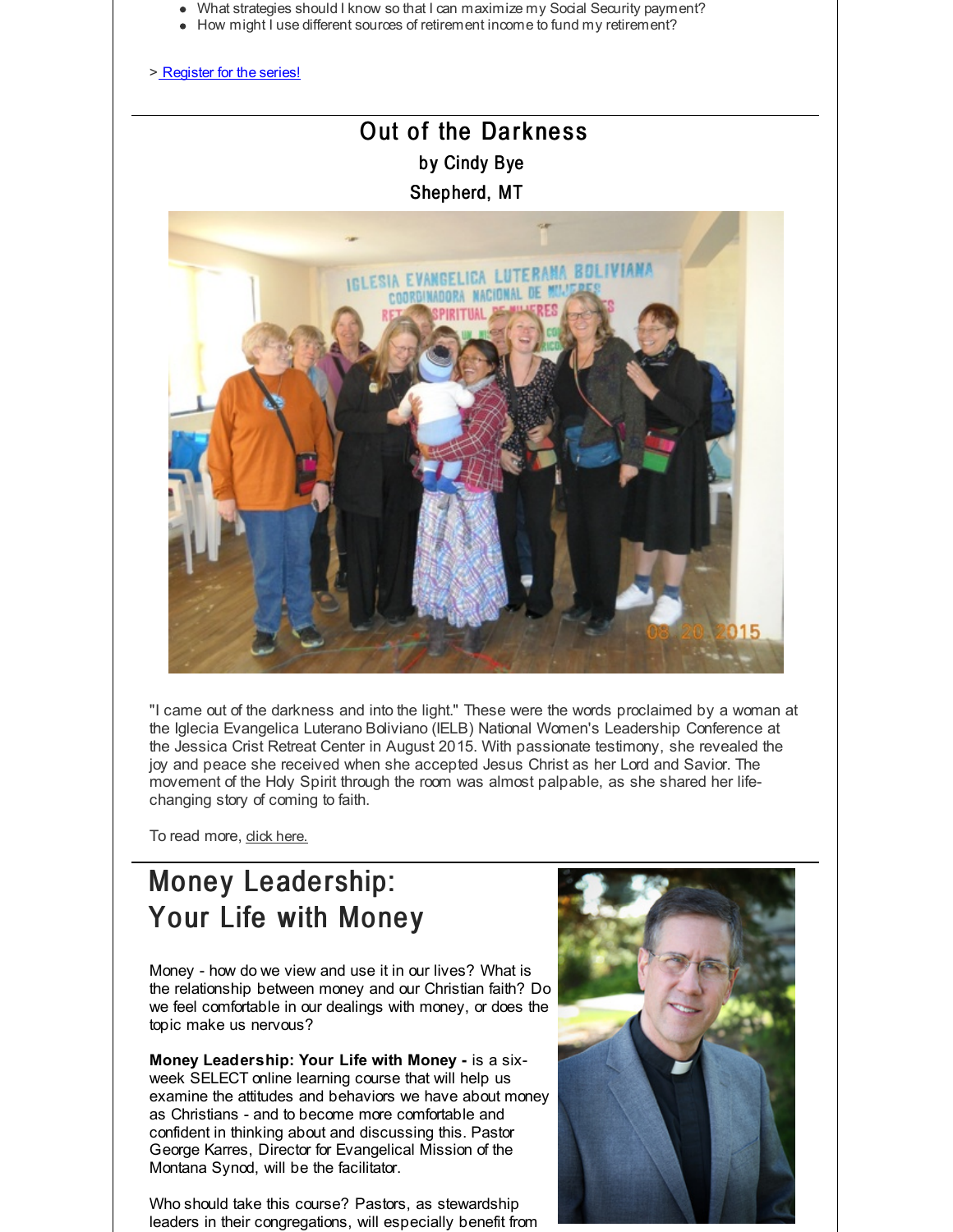this - but LPAs, congregation treasurers, stewardship committee members, or anyone who would like to grow in their understanding of how Christians are called to view and use money in their lives are also encouraged to participate as well!

The course will be from April 10 - May 21, 2016 (with a pre-course Orientation online or phone meeting on April 7). The registration cost is \$175, but a \$100 rebate will be given to participants upon completion of the course - making the total cost only \$75. Rostered leaders will also receive 18 continuing education credit hours from NRIT. Registration is limited to 12 persons.

For further information, click [HERE](http://r20.rs6.net/tn.jsp?f=001QvvrhkTToFAxPA72KFLpBpXS2LszA725eTaoxaPe892BQ6V1TixS-6qtgaZqcFby4WGFNMYvu32CINhhfHpMg1Jq3G7r8joSMWFWmA-D4ng0hg1ZY3chf8qkQYCVzsrNzU2E_N0uf_oUI4E6-nnFBVllUeRjp2zzj2rf8OUBfY0gny0KvcdGL5cUyf2Zcxk4Yqc0sz47xu9YwrDtRUdSiyJicyib42FNbYLtzxE1FxCJHBQ4BaaJyISyFfpHOtWDtAJTLaNhXqQ=&c=&ch=) or contact George Karres at 406-453-1461 or by email at [gkarres@montanasynod.org](mailto:gkarres@montanasynod.org).

# Adult Ed Opportunity

The Rev. Jan Olav Flaaten will be the speaker at Bethlehem Lutheran's Waldum Renewal lecture Series in Kalispell April 10-11 both at 7pm.

Pastor Flaaten has extensive experience in ecumenical ministry.

For more information contact Bethlehem Lutheran: 406 752-6140



# Previous news and notes:

# Music Director Job Opening

Music Director-American Lutheran in Billings, MT is seeking a part time Music Director. This person will be dedicated to coordinating with the pastors for the musical aspects of Sunday and seasonal mid-week worship services, including: playing the piano for the contemporary service; rehearsing and directing the worship instrumentalists and the contemporary choir; directing the kids' choir; coordinating music selections with the pastors according to the church seasons; and providing coverage for weddings and funerals, as needed. If you would like to apply for a portion of this position, you are welcome to do so. The Music Director will demonstrate successful leadership, encouragement, development of congregational singing, and commitment to working with pastors, staff, and volunteers. Contact pastortim@amluth.org for more information.

# Prison Ministry Partnership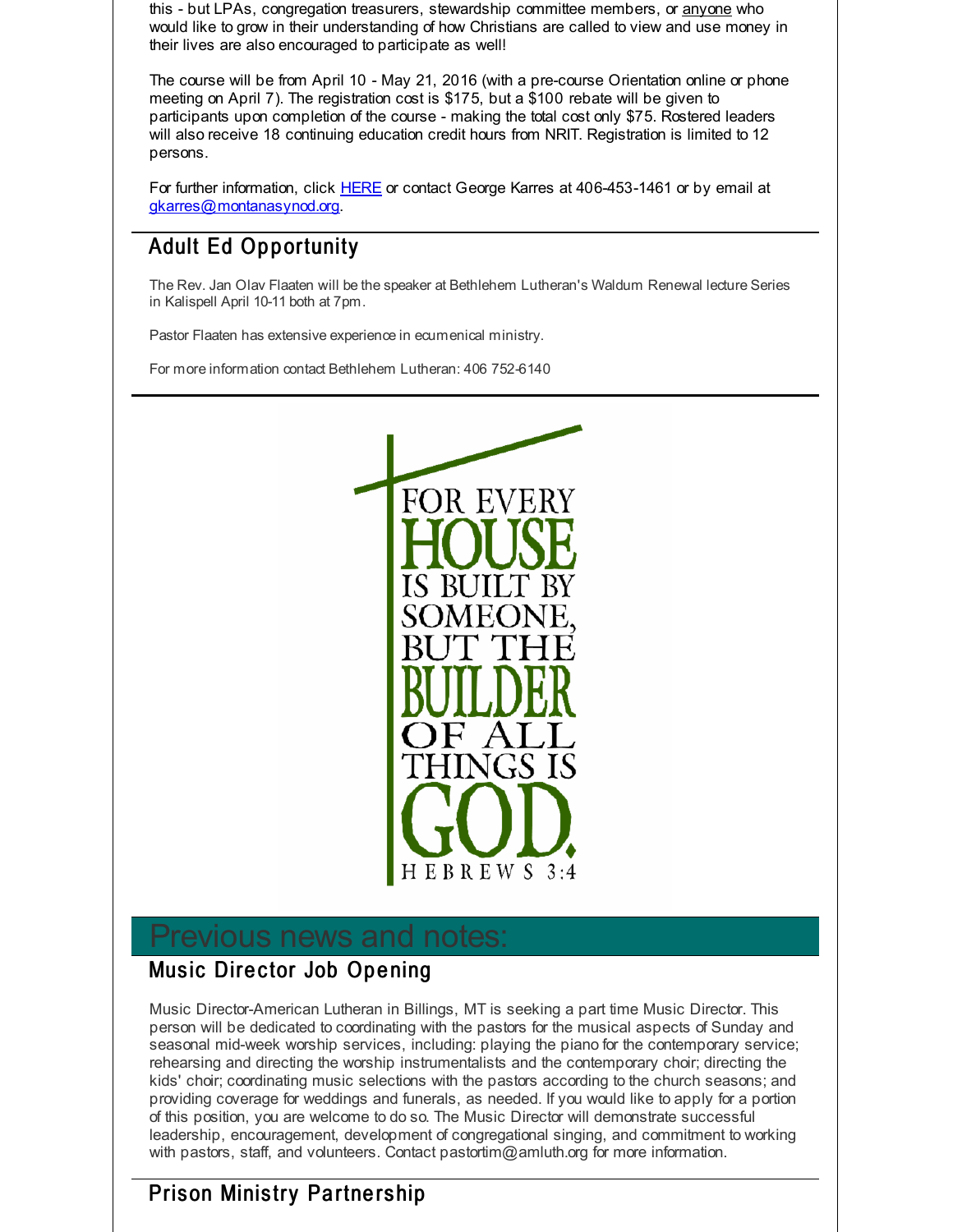In June 2015, shortly after the Montana Synod of the ELCA celebrated their new partnership with Intermountain, caring for children and families at risk, Bishop Jessica Crist of the ELCA invited Bishop Elain Stanovsky of the United Methodist Church to explore how the Lutherans and Methodists in Montana could work together in prison ministries. The Rev. David Burt, Assistant to Bishop Stanovsky and the Rev. George Karres, Director of Evangelism and Missions for the ELCA were asked to pull together a group from both churches to begin this task. Representatives of the UMC (Rev. David Andersen of Butte and Pastor Wendy Ochs of Billings) and the ELCA (Rev. Joel Skindlov of Big Sandy and Havre and Rev. Melanie Martin-Dent, an ELCA pastor serving in interim ministry at the UMC church in Dillon) began to meet via conference call, getting to know each other and the ministries they are engaged in. YACUMC Vital Missions Coordinator Sally McConnell and Freedom in Chris pastor Rev. Rob Nebalek will joining the next call.

In February, the group adopted the name "Prison Ministry Partnership" and the purpose of exploring our common ministries and sharing opportunities to work together in this area. We intend to communicate information to the people in our respective churches about ways they can engage in and support this work. Three ministries which have been identified as starting points include:

-Freedom in Christ Prison Ministry in which Pastor Rob Nedbalek (ELCA) serves at the Men's State Prison in Deer Lodge, Montana

-Ministries at the Women's State Prison in Billings including monthly worship services led by members of Billings Evangelical UMC and chaplaincy work by TEEM Candidate Charles Bott

-Healing Communities Montana: a group of people from congregations from various denominations who have participated in training led by Rev. Doug Walker, UMC General Board of Church and Society.

This month we wanted to introduce this group and our work. Next month we will begin offering opportunities to get involved with each ministry. For now,we invite your prayers for our task force and for all engaged in ministry with people involved with the criminal justice system.

You may learn more about all these ministries by going to the Freedom in Christ website: **http://www.ficprisonministry.com**

Healing Communities website: **http://umc-gbcs.org/healing-communities** or contacting Wendy Ochs **pastorwendyochs@gmail.com** or Charles Bott **Cajun\_nomo@yahoo.com.**

#### Travel to Germany with Bishop Crist!

[Click](http://r20.rs6.net/tn.jsp?f=001QvvrhkTToFAxPA72KFLpBpXS2LszA725eTaoxaPe892BQ6V1TixS--mBj3YxfadekE4D7UgDwTFc_0LTQYYxnE5Sn2FGoxvTsb_pFIm8H3qQ3I9B3JydRnu6dag-6kEvNlmrEayY5vTw1awzUNNFfKbqm--7SCwCM7WDrnsDPGjnKvyG9_vAxL_YhVLwdDVct2tYc5TJ0QoalRYpNpRVSzcY49eYljhQsOfhk-tUZY4cnkqxfWbIOPreNgztitYEUX7cSARhkOKPCuc6tTVCCanKyj3XN4RQ&c=&ch=) Here for information about a Montana Synod trip to Germany to visit Reformation sites in May of 2017. Join Bishop Crist and others from around the Synod on this trip to Wittenberg.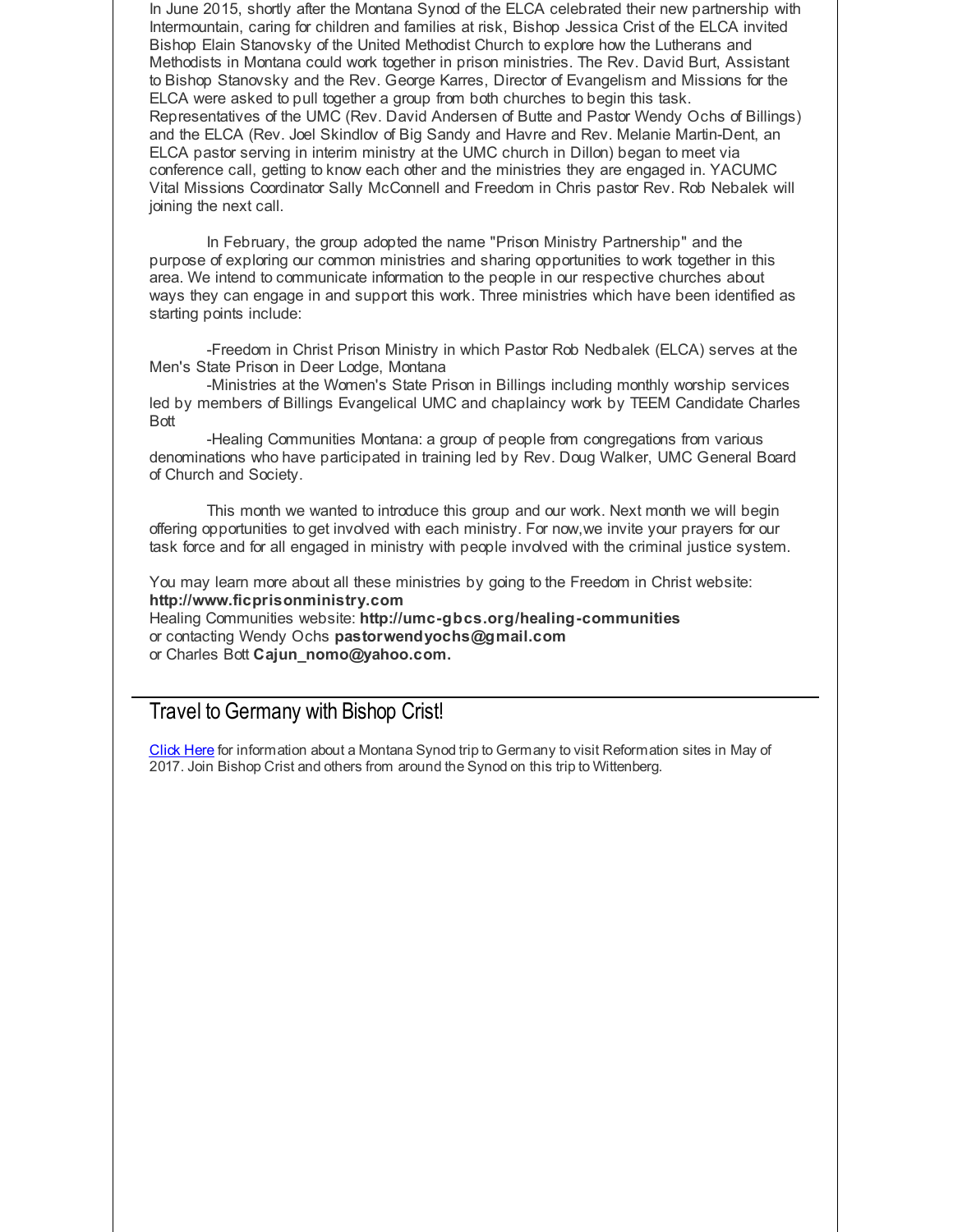

**Montana Synod** 

**Evangelical Lutheran Church in America** God's work. Our hands.

# The 500th Anniversary of

Martin Luther's 95 Theses (1517-2017)

# May 9-18, 2017

# **Travel to Germany With Bishop Crist**

The Montana Synod is offering a chance to tour Germany to celebrate the 500th Anniversary of Martin Luther's Nailing of the 95 Theses to the doors of the All Saints Church in Wittenberg.

# Pilgrimage to Germany, Palestine, and Israel

Pastor Paul Rowold of Polson will be leading a Pilgrimage to Germany, Palestine, and Israel from October 4-18. He has led numerous groups in the past, and emphasizes renewal of body and spirit, with significant contact with the Christian peoples in each country. Included in this trip are guided visits to the major Reformation sites (including Erfurt, Mansfield, Eisleben, Wittenberg, and Eisenach, with the Wartburg Castle) and the significant sites in the Holy Land. Visits to the homes of Christian families and worship in Bethlehem and Eisenach will highlight this Pilgrimage.

The 15 day experience departs from New York JFK and includes breakfasts and dinners at 4 star hotels each day. Cost is \$3225 per person (based on double occupancy). For detailed itinerary, contact Pastor Rowold at 406 883 5864 or paul.rowold@gmail.com

# Portico Update

April 30, 2016 - Last day ELCA-Primary health plan members and spouses can help earn 1% discount by taking 2016 health assessment.

As of March 1, 2016, the Montana Synod has reached 35.04% of its 65% goal of members taking the Health Assessment. That means, 41 of you have taken it, and 36 more still need to do so in order to save us collectively \$11,000 this year. Please take it now. The Montana Synod has reached its goal every year, so don't stop now.



Check out the Go! Challenge [https://employerlink.porticobenefits.org/Campaign/Go](http://r20.rs6.net/tn.jsp?f=001QvvrhkTToFAxPA72KFLpBpXS2LszA725eTaoxaPe892BQ6V1TixS-_jPdrhQOzyMBlvq45YtGZIgeoSbNMoXi86i8FQPCdBejbBL9NaDgF8GHsfR8s3dy6jLdImOnmDha-Xt_lgB7bB0RbM8dtLF-P-UdvkSbmwnHZ288wElmd_CNMlEGATdIaT4pZO-1AZbE4jXkpa7zCoelSOYWq1JTA==&c=&ch=)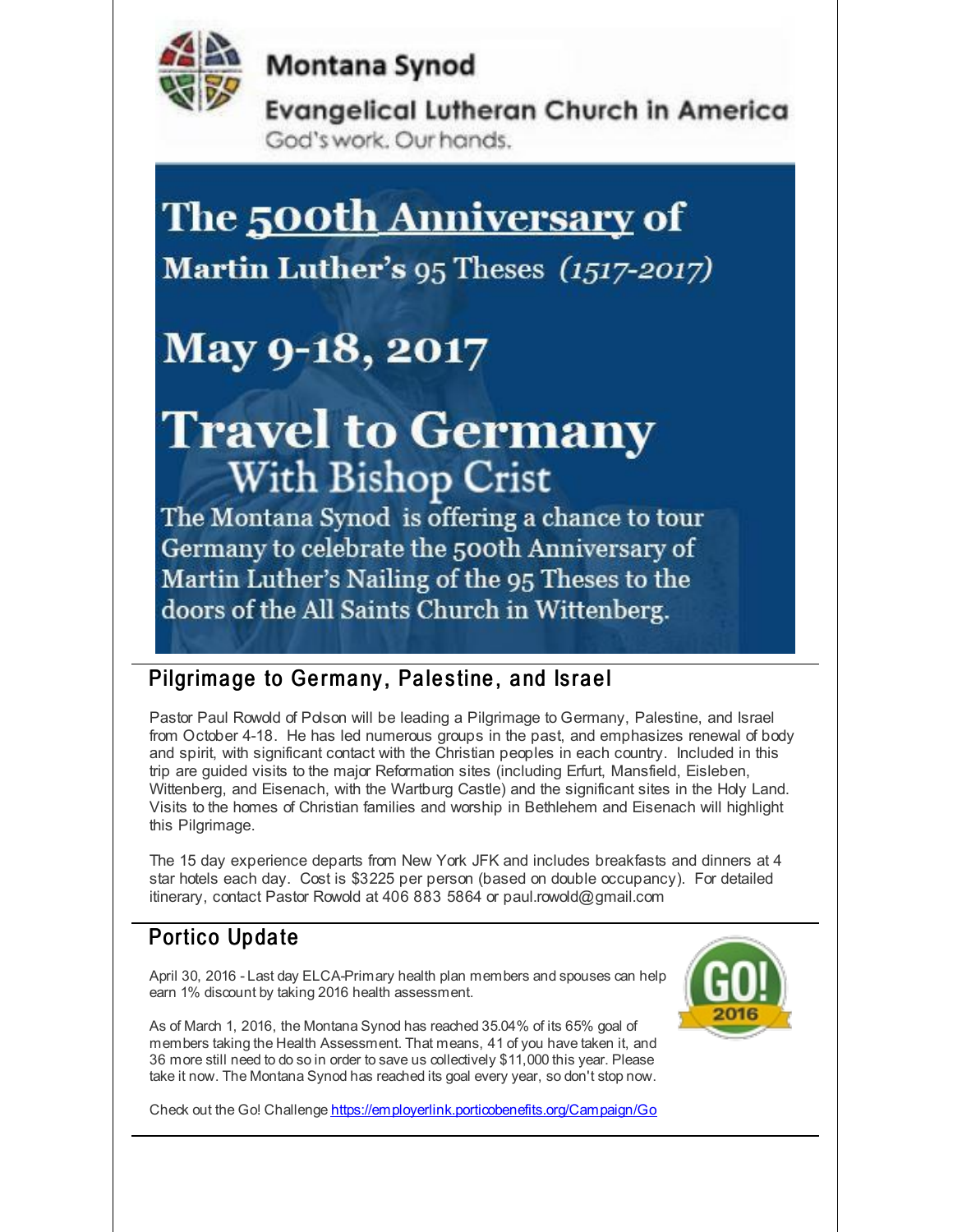

#### **Post Easter Spiritual [Wellbeing](http://r20.rs6.net/tn.jsp?f=001QvvrhkTToFAxPA72KFLpBpXS2LszA725eTaoxaPe892BQ6V1TixS-3ni2shtrfmrtBhLhy2BNJ-WzloF8g_Bhi3SJBxjqyV0-yP0osqpSU88mSjoZnK0ZLYwn0lSuuEKkyJcUfLA3foifWPylI4DtSV3_6qUg8WUG7RCBCASpEMZOkMK9QZKUEa-VHIaR0CmtFgEZyaRHX1WTT2Fvx4DrRKwZlA2hxGcsbXdffGutvk05urSH-AvkrFqOciWQhxvpKqHDP_K7aG9-ip9BxWpfQ==&c=&ch=) Retreat**

# **April 11 - 14** Pastor Dick & Naomi Bruesehoff

Pastors, worship directors, those who lead groups and outreach, etc... this is your time to celebrate Easter! Pastor Dick & Naomi Bruesehoff will lead you into a time of quiet, renewal, wellness and celebration. For all the hours you give during the Lent/Easter season and all year long, this is your time to renew and recharge! **[Register](http://r20.rs6.net/tn.jsp?f=001QvvrhkTToFAxPA72KFLpBpXS2LszA725eTaoxaPe892BQ6V1TixS-3ni2shtrfmrtBhLhy2BNJ-WzloF8g_Bhi3SJBxjqyV0-yP0osqpSU88mSjoZnK0ZLYwn0lSuuEKkyJcUfLA3foifWPylI4DtSV3_6qUg8WUG7RCBCASpEMZOkMK9QZKUEa-VHIaR0CmtFgEZyaRHX1WTT2Fvx4DrRKwZlA2hxGcsbXdffGutvk05urSH-AvkrFqOciWQhxvpKqHDP_K7aG9-ip9BxWpfQ==&c=&ch=) Now**!

#### Exploring Transitions: Life's Detours and Roadblocks

#### April 25-27

Led by Tammy Devine & Tom Morgan, with worship/music by Michael Larson Detour ahead. Road dosed. Throughout life's journey, we encounter unexpected turns in direction: Illness, loss of loved ones, change of work and opportunity. A loss of direction is disorienting. Together, we will explore this time of transition.

This is part of the Transitions Series: for those who are either nearing or currently living in their 3rd Chapter of Life. It is one of a 4-parts series of retreats to explore personal life callings, passions, meaning, and purpose. Each workshop stands alone, so you can join in at any time.

More details, costs and [registration](http://r20.rs6.net/tn.jsp?f=001QvvrhkTToFAxPA72KFLpBpXS2LszA725eTaoxaPe892BQ6V1TixS-6qtgaZqcFbyiC3TUUFGUsg_epZYeba9koIixwiqiYMhYbAbsIyjURR71g2fEv5QCKQNuW_ifecpCkottBCMQM8usjr3GO9DjxML5rnMqq3kGbswb5eMXuurCe_MNOlTTeq8Z5qXNY9CDv62cXFbgCTmIrImSAJXcNGEBOa7obZZS0bEEf-wkIUkZbxRcqLYpO2L-c0ysO9y&c=&ch=) page

# Health Coverage Tax information

This year, for the first time, you'll need to report health coverage when you file your federal income tax return, or potentially pay a financial penalty (unless you had Medicare as your primary coverage). This new requirement is part of the Affordable Care Act (ACA); you may have heard it called the "individual mandate."

Portico is here to help. We're mailing you a tax form that serves as proof of health coverage. Here's what to do:

- Watch the mail for Internal Revenue Service Form 1095-B, Health Coverage. It shows the months that you and any covered family members had ELCA-Primary health benefits in 2015.
- Keep Form 1095-B for your records. You don't need to submit it with your 2015 tax return.
- Check a box on your 2015 tax return to indicate you had coverage.

If you have any questions, call Portico at 800.352.2876. They are there to help you navigate an ever-changing health care landscape, so you can stay focused on your ministry.800.352.2876

#### **Andrea Arey**

Regional Representative Regions 1 & 2 | Customer Outreach Portico Benefit Services | A Ministry of the ELCA

# New LPA Class - Fall 2016

#### **2016-2018 Lay Pastoral Associate Class Nominations**

Now is the time to consider lifting up individuals with the gifts and skills for the Montana Synod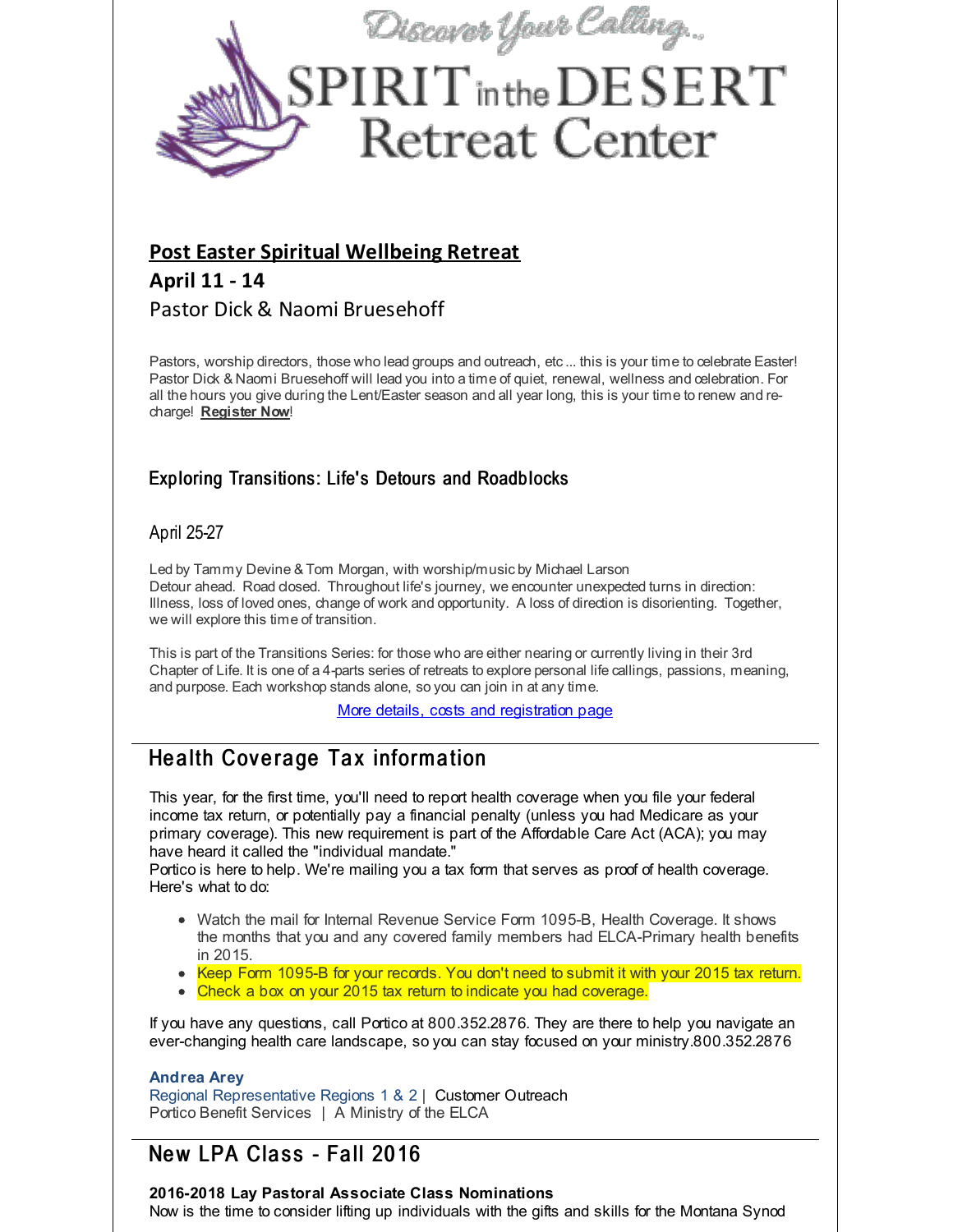Lay Pastoral Associate program (LPA). The next class will begin in October 2016, but now is the time to be educating those in the congregation about the LPA program, and seeking their commitment.

The congregational meeting is a good opportunity to nominate and support those in your congregation who have the desire and skills to serve as an LPA in the Montana Synod. At this annual meeting the congregation can pray for and, with the guidance of the pastor, recommend individuals to the Bishop for approval.

For more information, go to the [Montana](http://r20.rs6.net/tn.jsp?f=001QvvrhkTToFAxPA72KFLpBpXS2LszA725eTaoxaPe892BQ6V1TixS-2YLcZmoox9NEj2BdgfjP81pX0VCJlNTUjpaKXdbj32RjXdw4yDbv0DCpm04iaGpm8wjUPRuMERZQ_5VEQHRpqyAOjMrXEoAdZKQbQX2yU4qMTTljPcFnLfsTGzclvJPKA==&c=&ch=) Synod website or call Pr. Jason Asselstine, Associate to the Bishop.

# **Interested in becoming an LPA?**

1. Talk to your church pastor. Talk about what it means to fill in for him or her and the traits it takes to provide pastoral leadership (albeit, temporary).

2. If your church does not have a pastor, feel free to contact our office. We'll put you in touch with someone who can shed some light on the role of an LPA.

**3. Have your church pastor contact Bishop Crist or Rev. Jason Asselstine, Assoc. to the Bishop via email or phone call. This contact and conversation will be your pastor's recommendation for your participation in the MT Synod LPA program.**

After approval from the Bishop (to enter the program), please ensure you have the following items to our Synod office at least 3 weeks prior to the class start date (our staff admin person will send you the paperwork to begin the process):

- 1. Completed biographical, information sheet.
- 2. Initiation of a required [background](http://r20.rs6.net/tn.jsp?f=001QvvrhkTToFAxPA72KFLpBpXS2LszA725eTaoxaPe892BQ6V1TixS-whwdHQBalHsI5_L82le_H9PxT09wwbeNaH1Q32aHt4xdYF7aPvtNKxbBiCkM3LNzSppRjiuc7b35ItrO7UFfKQNAhCppXR6Q0cyXAKychJa1udy-JXypKjpQ2QJ7SgazPU2WW9j6m0rS1pNs0sC2CuEdQACmjO9xQ==&c=&ch=) check

3. First year's payment of \$200 via check made out to "MT Synod" with "LPA training program" in the check's memo section. This can also be brought with you to the 1st group retreat.

Still have questions? Call our Synod office at 406-453-1461



# **KOGUDUS RETREAT AT ROCKY BOY'S April 14-16, 2016**

Our Saviour's Lutheran Church and the Bear Paw Cluster extend an invitation to the members and friends of the Montana Synod to take part in a "Lament & Laughter" retreat on the Rocky Boy's Reservation.

We will gather at Our Saviour's Thursday at 6:00 p.m. for dinner and getting acquainted.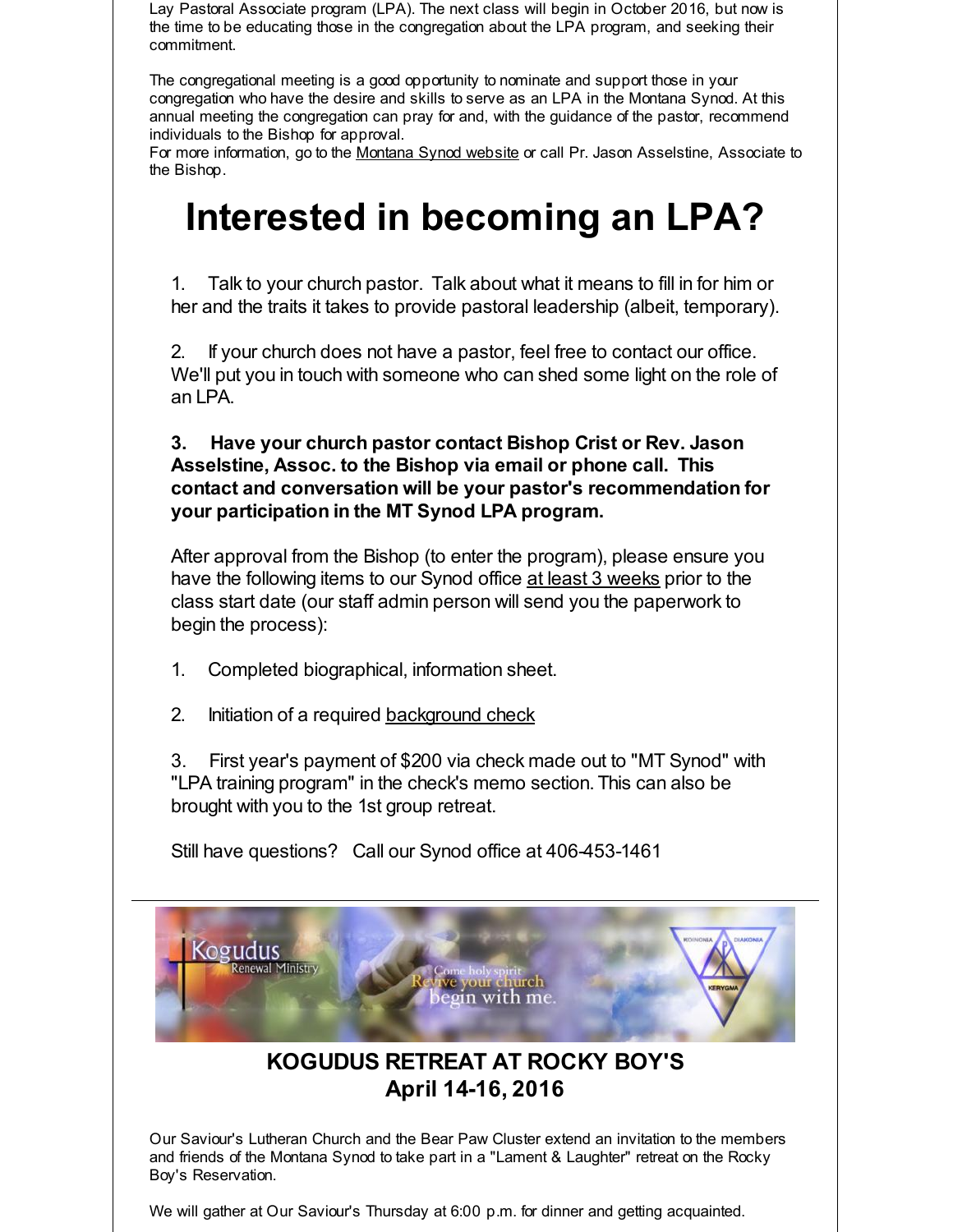This Kogudus Renewal Ministry retreat features small group Bible study, creative worship, singing, joke telling, and personal sharing.

[Click](http://r20.rs6.net/tn.jsp?f=001QvvrhkTToFAxPA72KFLpBpXS2LszA725eTaoxaPe892BQ6V1TixS-_g3bQRoMwVyzuyhddMtFqJt3h9hmn8ZhXd56Lq8E082jU-uQBb0BqY7Tnd07Rnwr-4Lgfj7LRfwkj0GNREhbXFZmBqn_-xomPSaAY-1R1gs0Gui-ELaPszqOJdvL_nlZAWQ3LsPR1YH3cXQWxa3HN3lGvZIZOp6ZH3EblueK_ygcHEldMsrghx4ThOJW-xIuMevg4of2gDUhpo7-eeGXJR9pg37hvV3Za_jfnA77SvB&c=&ch=) here for more information and the registration form

## Women's Spring Retreat

April 22-24, 2016 Flathead Lutheran Bible Camp

SAVE THE DATE! Plan now to attend the WOMEN'S WOMEN'S RETREAT. Motivating speaker, Fun, Fellowship, Service projects, Music, Great food (no cooking!).... Bring your friends, daughters, mothers, granddaughters (14 and up) along for a fun, restful, spirit-filled weekend on beautiful Flathead Lake. Check out [www.imluchurch.org/womensretreat](http://r20.rs6.net/tn.jsp?f=001QvvrhkTToFAxPA72KFLpBpXS2LszA725eTaoxaPe892BQ6V1TixS--V8kNiAsE8tzD6dzBQqc_5BYOz1V3UVbkVLS13luLXz8K83_NL7Drnhv_2q1NilLtiIEMOfO3usVxJ4NdvGBQRwCDizgCQcE-Pf1th6aD44Lb86Wqpn7YKbBDtE5G6y6ByDock-s2hS&c=&ch=) for more details, to get on our mailing list and to register! Hope to see you there. Sponsored by the Five Valleys Women and Great Divide Clusters.



**NRIT News:**

*The following events require pre-registration:*

**NRIT is entering the world of digital education. Our first digital offering is now available on our website. When you purchase the class, you will have access to it throughout 2016 so can offer the class as a multi-session adult study or watch it on your personal computer at your convenience.**

#### **DIGITAL EDUCATION**

**Learning Our Place: Wilderness and Wonder from a Biblical Perspective** With Dr. Kathryn Schifferdecker This course explores the book of Job and several biblical texts for insights about God, creation and humanity. What kind of world is this? What is our place in this world? How does the Bible speak of wilderness and wild creatures? What about "acts of God?"

To purchase the class, go the NRIT website. Under the logo, to the right side, click on NRIT Digital Education Store. Then click on "Learning Our Place..." You will need to pay online with a credit or debit card. After you have placed your order, you will be sent an email with all of the access information. Look for more offerings to come!

#### **COMING WORKSHOPS:**

**Spiritual But Not Religious: What Can We Learn From Them? How Can We Welcome Them?** Dr. Melinda Quivik

Monday, April 25th - American Lutheran in Billings Friday, April 29th - St. John's Lutheran in Helena 9:30am - 3:30pm (5 credits) \$75 clergy/\$50 New to Ministry, retired, LPA/\$20 for nonrostered no CEUs

**Leading Worship Matters: Shaping Faith** Dr. Melinda Quivik

Tuesday, April 26th - First Lutheran in Wolf Point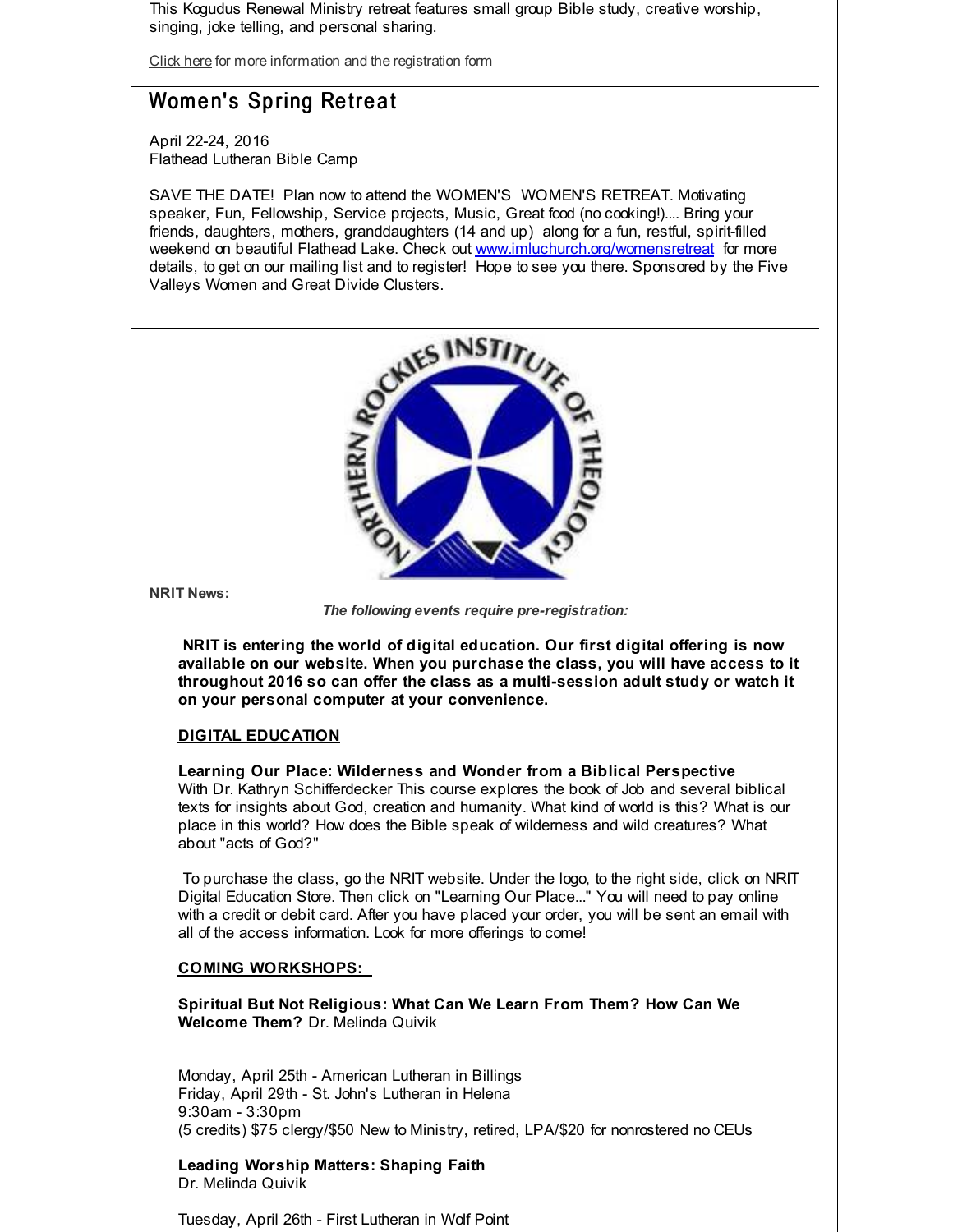Thursday, April 27th - New Hope in Great Falls 9:30am - 3:30 pm

(5 credits) \$75 clergy/\$50 New to Ministry, retired, LPA/\$20 for nonrostered no CEUs

To sign up, www.nrit.org and click on the NRIT logo near the upper right side of the Montana Synod page to see our offerings.

#### **SCHOLARSHIPS**

We know that some churches are not able to provide the recommended amount of continuing education assistance and what is offered doesn't always go far enough. At the same time, we strongly believe in the importance of continuing education for our synod and we support the ELCA expectation of 50 hours of continuing education credits a year.

- Scholarships are now available to cover half the cost of NRIT events.
- Apply online or by leaving a message for Jenny at 406-453-1461.

\*NRIT is grateful for financial gifts in support of this scholarship fund. Designate by writing "Jessica Crist Scholarship Fund" in the memo line.

# The Luther 5

**The Reformation 500 Task Force is looking for people to serve with our group. The only requirement is an interest in Reformation history and how the church is continually reforming. Many of our meetings are held via Google Hangouts so that very little lengthy travel is necessary, also helping to fulfill the first benchmark of the Montana Synod, "Meet the future boldly." If you would like to join our fun group, please contact Rev. Tonya Eza.**

In conjunction with the Montana Synod's third strategic benchmark, "Deepen faith and witness," the 2016 Synod Assembly and Theological Conference theme will be the 500th Anniversary of the Reformation. Yes, it's a year early, but this is part of how we meet the future boldly, so that when 2017 comes along, we will all be prepared! In conjunction with the Synod Assembly, the Reformation 500 Task Force is sponsoring a Reformation stole and banner contest. We invite the member congregations of the Montana Synod to bring original stoles and/or banners with them to the Synod Assembly in June. Following are the rules that we ask you to follow:

If you are making a stole:

- Stoles must be able to be worn while presiding over worship, and should be able to withstand 10 worship services (feel free to experiment with materials!).
- Stoles should be between 3" and 6" wide at the shoulder, and between 48" and 54" long.

o Be sure also to consider weight of stole and range of motion for the pastor in your design.

*Stoles need to be appropriate for a liturgically red service*

o Red doesn't need to be the only color in the stole, but it should play a prominent role in the color palette of the stole.

• The stole should be your own original design - it is fine to use established patterns (provided they are not copy-written) as long as they are put together in your own way.

#### **If you are submitting a banner:**

• Banners should be appropriate for display in a worship context

o The size of the banner should be able to fit comfortably within the dimensions of your sanctuary.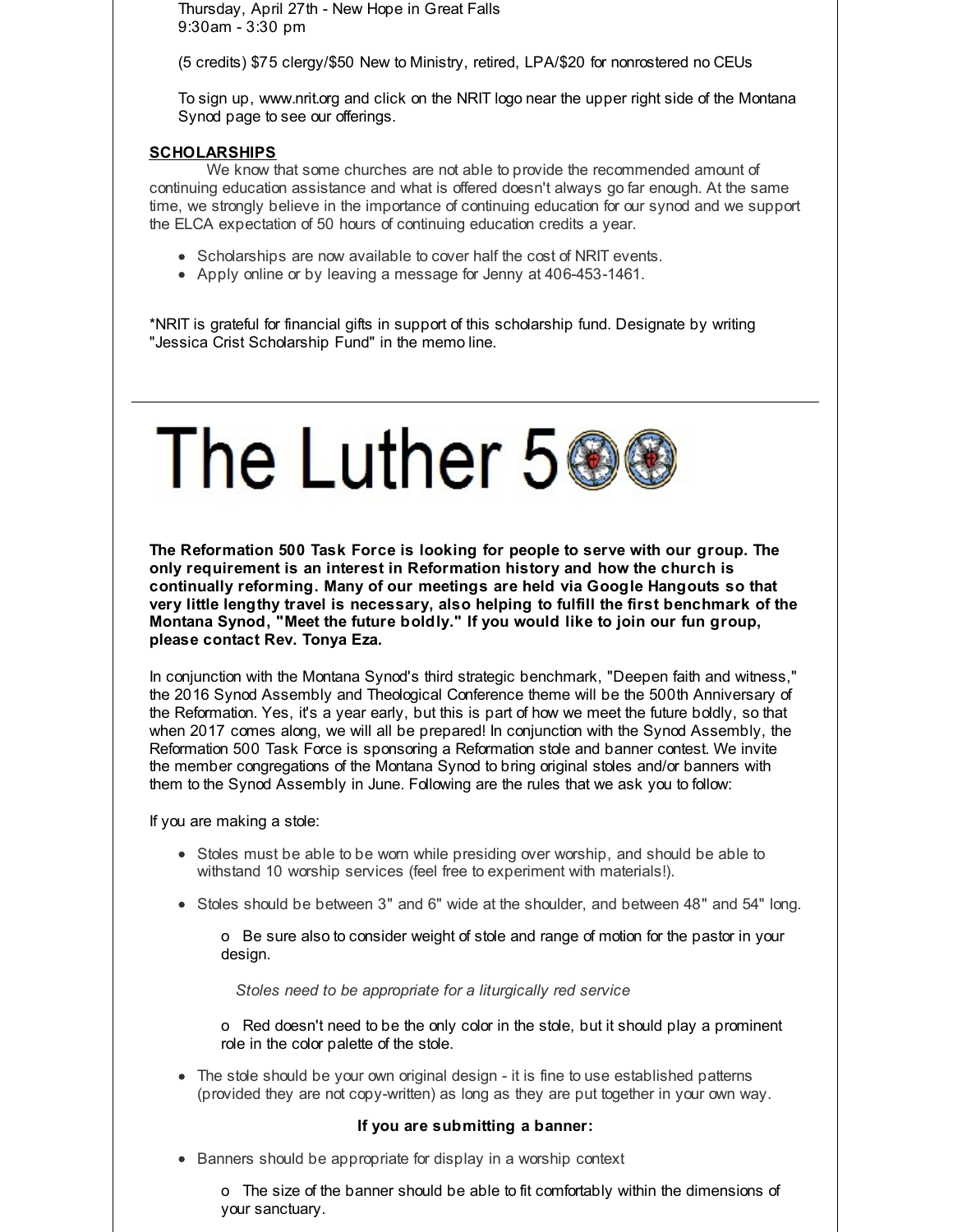• Banners should be of an original design. You may use established patterns (provided they are not copy-written) as long as they are put together in your own way.

Please bring the stoles and banners with you to the Synod Assembly, and they will be displayed in a place where everyone can see. Assembly attendees will vote on their favorites.

Questions? Please contact Rev. Tonya Eza, chair of the Reformation 500 Task Force, or any of the other members of the group.

# Flathead Lutheran Bible Camp **Retreats, Events, and Updates:**

*For additional information about these great upcoming retreats and events, check out our website at [www.flbc.net](http://r20.rs6.net/tn.jsp?f=001QvvrhkTToFAxPA72KFLpBpXS2LszA725eTaoxaPe892BQ6V1TixS-zguZZkQnxKRHspyqMayPDCdGVMKzJ1kElIM6y_5Ign91rfzBSAs8Boyvx3T84MvFLi2Yg00YjGK7eLDWrqfBCIZfYHqO8rsVNS90D8K2PUrV1yriZFCE55ADpeD7xEB8kSXew0tkoxyv7kt2gq8NvvGuGehRMcHiuC3rryhwwvtB-S2uGAE_t8kkD0S4ygY6QtTi_h4b60i&c=&ch=)! Also, watch for our 2016 Summer Brochure around Christmas! Be sure to register early for your first choice of weeks and programs!*



#### April 17-19: Adult Spirituality Retreat

This year's inspiring retreat will be co-presented by Dr. Jim and Julie Aageson, with the topics, "Spiritual but not Religious: Spirituality in a Non-Religious World" and "Quest for God: Contemplative Practices and a Life of Faith." CLICK HERE for more information! There is still time to register!

#### May 8: Mother's Day Brunch

Celebrate the special women in your life by joining us for a delightful brunch at camp. Four seatings are available, and reservations are required. Call (406) 752-6602 by May 2nd to make your reservation. Suggested donation is \$20 per person. Proceeds benefit the the FLBC campership fund and the CASA program of Flathead County, assisting young women in foster care. CLICK HERE for more information!

#### May 27-30: Thrivent Memorial Day Family Work Retreat

Fun (and work!) for the whole family as we prepare our facilities for the summer camping season! This is a great time to introduce your children to camp and to meet our 2016 summer staff, who are eager to work, worship, and play with you! Call (406) 752-6602 to reserve your spot. This retreat is FREE in thankfulness for your assistance and funding from Thrivent Financial.

#### June 3-5: Women's Retreat

Calling all women! Join us for worship, great food, relaxation, yoga, spa time, and sessions with Dr. Nancy Eldredge-Hess, who will lead us in the theme, "Unsung Heroines of the Bible." CLICK HERE for more information!

Rev. Nathan Clements, Associate Director Flathead Lutheran Bible Camp 603 S Main St Kalispell, MT 59901 (406) 890-5104 (cell)

# Up coming Events, etc.

**March**

29-April 1 **Pastoral Confrence**

**June** 3-5 Montana Synod Assembly

**Please put these important dates on your calendar:**



**2016 Montana Synod Assembly and Theological Conference**: June 2-5, 2016, Radisson Hotel